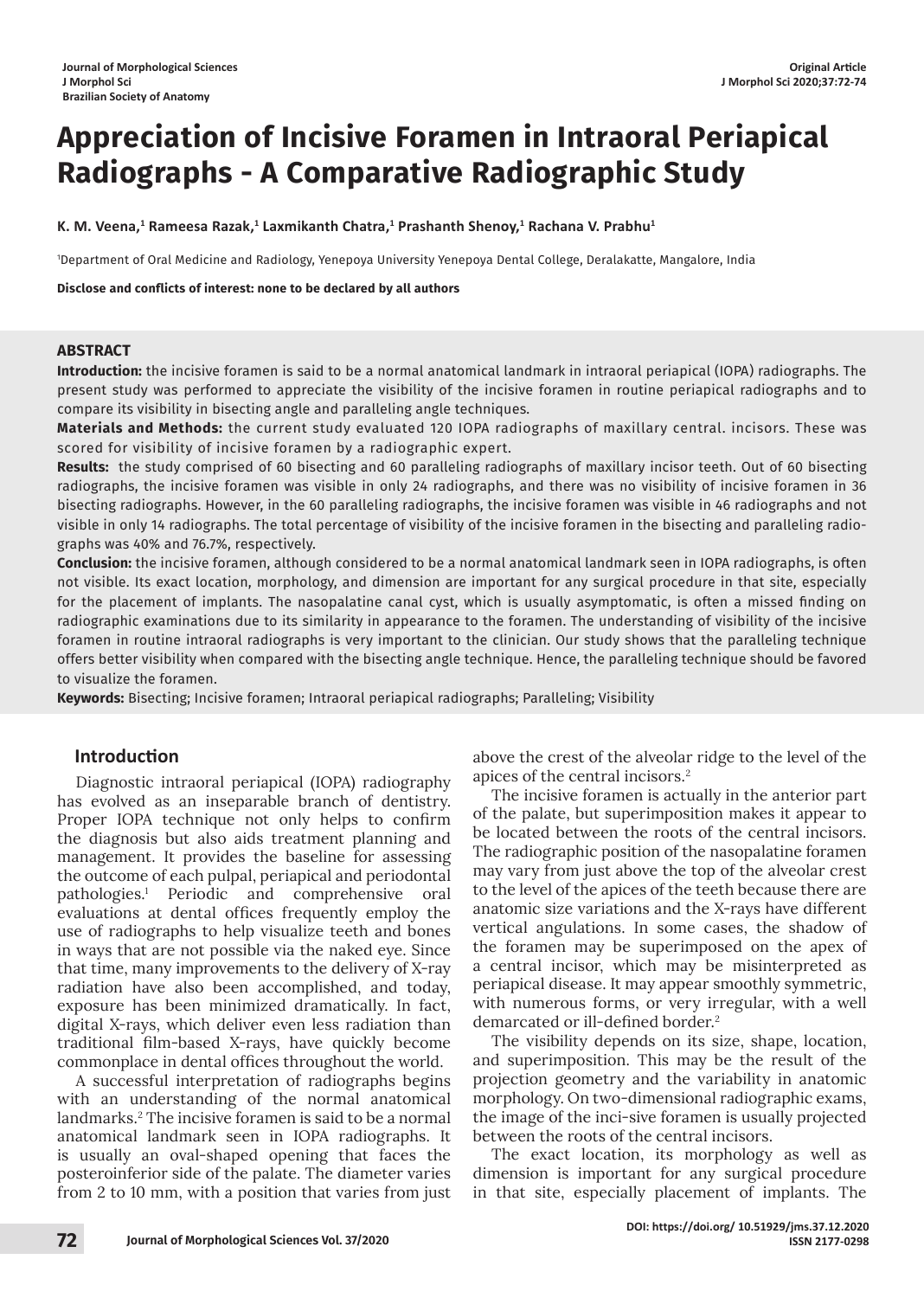nasopalatine canal cyst, usually asymptomatic are often missed in radiographic finding due to its appearance similar to foramen.

The exact location, its morphology as well as dimension is important for any surgical procedure in that site, especially placement of implants. The nasopalatine canal cyst, usually asymptomatic are often missed in radiographic finding due to its appearance similar to foramen.

Thus, this study is aimed to appreciate the visibility of the incisive foramen in routine periapical radiographs and to compare its visibility in bisecting angle and paralleling angle techniques.

## **Materials and Methods**

The study was conducted in the Department of Oral Medicine & Radiology, Yenepoya Dental College & Hospital, Yenepoya University, Mangalore. After obtaining ethical clearance from the institutions ethical committee, 120 IOPA radiographs of maxillary central incisors, taken using digital radiography, were collected from the department database. Any faulty radiographs, radiographs with pathology of central incisors and of individuals with developmental anomalies, such as cleft palate, were excluded.

The incisive foramina were analyzed by a radiographic expert in the department.

#### **Results**

**Table 1** – Shows the comparison between the visibility and non-visibility of the incisive foramen in bisecting and paralleling IOPA radiographs of maxillary incisors. The study comprised of 60 bisecting and 60 paralleling radiographs of maxillary incisor teeth. Out of 60 bisecting radiographs, the incisive foramen was visible in only 24 radiographs, and there was no visibility of the incisive foramen in 36 bisecting radiographs. However, in the 60 paralleling radiographs, the incisive foramen was visible in 46 radiographs and not visible in only 14 radiographs. The total percentage of visibility of the incisive foramen in the bisecting and paralleling radiographs was 40% and 76.7%, respectively.

**Table 2** – The Chi-squared test shows that there is a statistically significant difference between the two techniques with the *p*-value of 0.000.

**Table 1.** Comparison between the visibility of the incisive foramen in bisecting and paralleling techniques

| <b>Bisecting</b><br><b>Technique</b> | <b>Paralleling Technique</b> |                | Total |
|--------------------------------------|------------------------------|----------------|-------|
|                                      | <b>Not Visible</b>           | <b>Visible</b> |       |
| Not visible                          | 13                           | 23             | 36    |
| Visible                              |                              | 23             | 24    |
| Total                                | 14                           | 46             | 60    |

**Table 2.** Chi-squared test

|                       | <b>Value</b> | <b>Exact Sig. (2-sided)</b> |
|-----------------------|--------------|-----------------------------|
| McNemar test          |              | $0.000$ <sup>a</sup>        |
| Number of valid cases | 60           |                             |
|                       |              |                             |

a Binomial distribution used.

#### **Discussion**

Imaging is an integral part of the diagnostic process in clinical dentistry. Radiographs are often obtained as part of a complete examination. Appropriate radiographic interpretation, along with clinical information and other tests, is used to formulate a differential diagnosis. Knowledge of normal radiographic anatomy is paramount to distinguish normal anatomy from variations of normal anatomy and pathologies.

The incisive foramen (also known as nasopalatine foramen or anterior palatine foramen) is the oral opening of the nasopalatine canal. It is located in the maxilla in the incisive fossa, midline in the palate posterior to the central incisors, at the junction of the medial palatine and incisive sutures. Radiographically, the incisive foramina appear as ovoid radiolucencies between the roots of the central incisors.<sup>3</sup>

The incisive foramen is said to be a normal anatomical landmark seen in IOPA radiographs. The visibility depends on its size, shape, location, and superimposition. This may be the result of the projection geometry and the variability in anatomic morphology.

The present study was done to evaluate the visibility of the incisive foramen in IOPA radiographs. A total of 120 radiographs of the maxillary anterior region, 60 bisecting radiographs and 60 paralleling radiographs, was used for the study.

The incisive foramenwas visible around 76.7% of paralleling radiographs, while it was visible in only 40% of bisecting radiographs.

The incisive foramen is actually located in the anterior part of the palate, but superimposition makes it appear to be located between the roots of the central incisors. The incisive canal connects the roof of the oral cavity with the floor of nasal cavity and has the incisive and nasal foramina respectively at its two opposite ends. Its close proximity with the anterior incisors affects one's ability to place immediate implants in ideal position.4

The nasopalatine canal cyst, which is normally asymptomatic, constitutes casual radiological findings. Radiographic interpretation should be thoroughly performed for maxillary anterior region and any occlusal radiograph in routine radiography to screen this entity and must be distinguished from the incisive foramen. A foramen larger than 6 mm may simulate the appearance of a cyst.5

Variations in the vertical angulations of X-rays and in the anatomic size of the incisive foramen results in